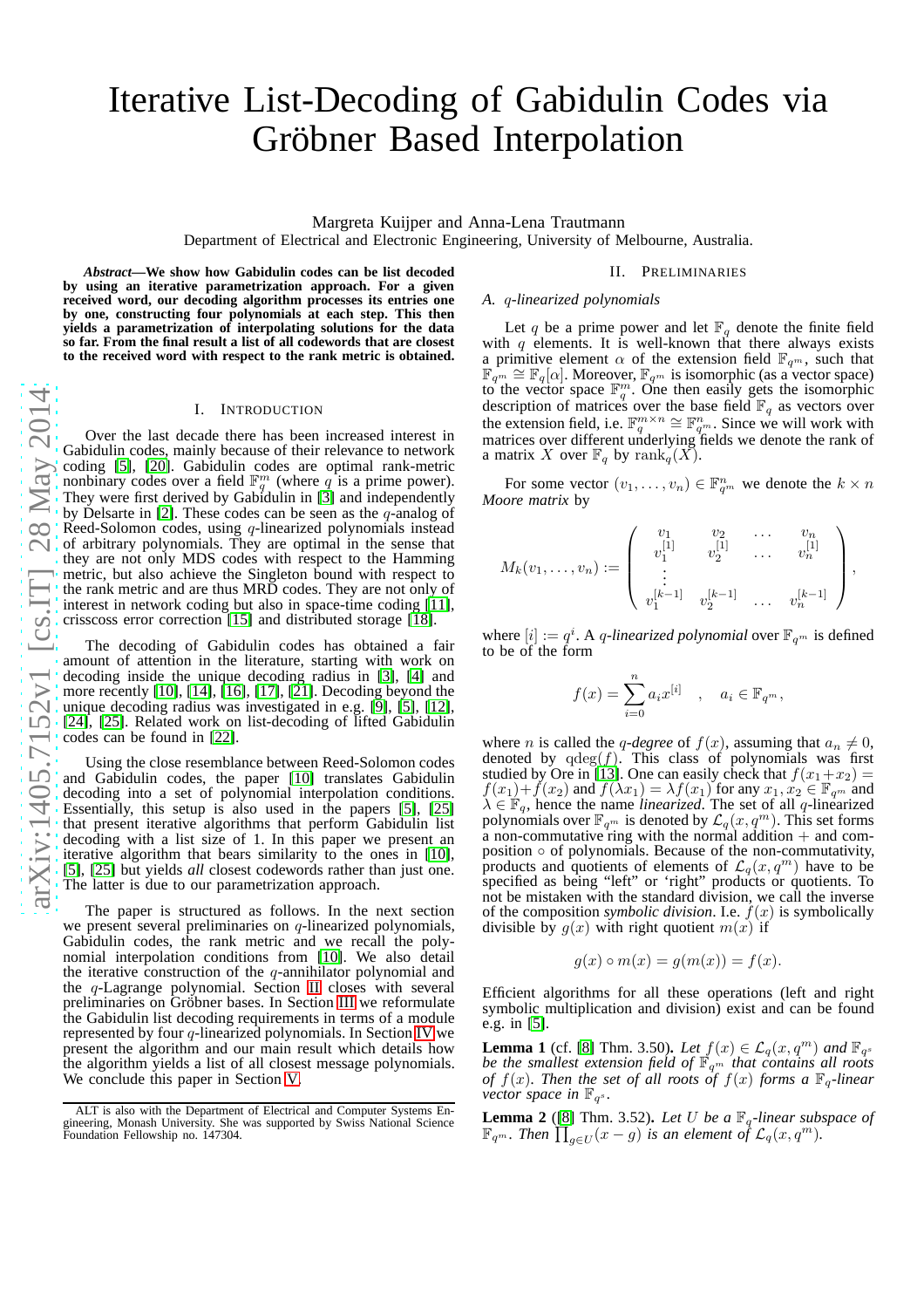Note that, if  $g_1, \ldots, g_n$  is a basis of U, one can rewrite

$$
\prod_{g \in U} (x - g) = \lambda \det(M_{t+1}(g_1, \dots, g_n, x))
$$

for some constant  $\lambda \in \mathbb{F}_{q^m}$ . We call this polynomial the q-annihilator polynomial of U, denoted by  $\Pi_{(g_1,g_2,...,g_n)}(x)$ . Clearly its  $q$ -degree equals  $n$ .

We also have a notion of q-Lagrange polynomial: Let  $g =$  $(g_1, \ldots, g_n)$  and  $\mathbf{r} = (r_1, \ldots, r_n)$ . Define the matrix  $\mathfrak{D}_i(\mathbf{g}, x)$ as  $M_n(g_1, \ldots, g_n, x)$  without the *i*-th column. We define the q*-Lagrange polynomial* as

$$
\Lambda_{\mathbf{g},\mathbf{r}}(x) := \sum_{i=1}^n (-1)^{n-i} r_i \frac{\det(\mathfrak{D}_i(\mathbf{g},x))}{\det(M_n(\mathbf{g}))} \quad \in \mathbb{F}_{q^m}[x].
$$

It can be easily verified that the above polynomial is  $q$ linearized and that  $\Lambda_{\mathbf{g},\mathbf{r}}(g_i) = r_i$  for  $i = 1, \ldots, n$ .

Note that, although not under the same name, the previous two polynomials were also defined in e.g. [\[23\]](#page-4-21).

In the following we will use matrix composition, which is defined analogously to matrix multiplication:

$$
\begin{bmatrix} a(x) & b(x) \\ c(x) & d(x) \end{bmatrix} \circ \begin{bmatrix} e(x) & f(x) \\ g(x) & h(x) \end{bmatrix} :=
$$

$$
\begin{bmatrix} a(e(x)) + b(g(x)) & a(f(x)) + b(h(x)) \\ c(e(x)) + d(g(x)) & c(f(x)) + d(h(x)) \end{bmatrix}
$$

.

We can recursively construct the  $q$ -annihilator and the  $q$ -Lagrange polynomial as follows.

<span id="page-1-0"></span>**Proposition 3.** Let  $g_1, \ldots, g_n \in \mathbb{F}_{q^m}$  be linearly independent  $and \ r_1, \ldots, r_n \in \mathbb{F}_{q^m}$ . *Define* 

$$
\Pi_1(x) := x^q - g_1^{q-1}x
$$
,  $\Lambda_1(x) := \frac{r_1}{g_1}x$ ,

*and for*  $i = 1, \ldots, n - 1$ 

$$
\begin{bmatrix}\n\Pi_{i+1}(x) \\
\Lambda_{i+1}(x)\n\end{bmatrix} := \begin{bmatrix}\nx^q - \Pi_i(g_{i+1})^{q-1}x & 0 \\
-\frac{\Lambda_i(g_{i+1}) - r_{i+1}}{\Pi_i(g_{i+1})}x & x\n\end{bmatrix} \circ \begin{bmatrix}\n\Pi_i(x) \\
\Lambda_i(x)\n\end{bmatrix}.
$$

*Then for*  $i = 1, ..., n$  *we have*  $\Pi_i(x) = \Pi_{(q_1, q_2, ..., q_i)}(x)$  *and*  $\Lambda_i(x) = \Lambda_{(g_1, g_2, \ldots, g_i), (r_1, \ldots, r_i)}(x)$ .

*Proof:* We prove this by induction on i. The theorem clearly holds for  $i = 1$ . Suppose that the theorem holds for a value of i with  $1 \leq i < n$ . By definition  $\Pi_{i+1}(x) = \Pi_i(x)^q \Pi_i(g_{i+1})^{q-1}\Pi_i(x)$ , so that (using the induction hypothesis)  $\Pi_{i+1}(x)$  is a monic q-linearized polynomial of q-degree  $i+1$ such that for  $1 \leq j \leq i+1$  we have  $\Pi_{i+1}(g_j) = 0$ . It follows that then  $\Pi_{i+1}(x)$  must coincide with  $\Pi_{(q_1,q_2,...,q_{i+1})}(x)$ .

We next show that the formula for  $\Lambda_{i+1}(x)$  yields the q-Lagrange polynomial at level  $i + 1$ . Assume that  $\Lambda_i(x)$  is the q-Lagrange polynomial at level i and look at  $\Lambda_{i+1}(x)$ , which is q-linearized since  $\Lambda_i(x)$  and  $\Pi_i(x)$  are qlinearized. As  $qdeg(\Pi_i(x)) = i > qdeg(\Lambda_i(x))$  it holds that  $q \deg(\Lambda_{i+1}(x)) = i$ . Furthermore, because  $\Pi_i(g_j) = 0$  for  $j = 1, \ldots, i$  and  $\Lambda_i(g_j) = r_j$  for  $j = 1, \ldots, i$ ,

$$
\Lambda_{i+1}(g_j) = \Lambda_i(g_j) = r_j, \text{ and}
$$
  

$$
\Lambda_{i+1}(g_{i+1}) = \Lambda_i(g_{i+1}) - \frac{\Lambda_i(g_{i+1}) - r_{i+1}}{\Pi_i(g_{i+1})} \Pi_i(g_{i+1}) = r_{i+1}.
$$

Therefore,  $\Lambda_{i+1}(x)$  evaluates in the same values as  $\Lambda_{(g_1,...,g_{i+1}), (r_1,...,r_{i+1})}(x)$  for  $g_1,...,g_{i+1}$ . Because of the linearity of both these polynomials they evaluate in the same values for all elements of  $\langle g_1, \ldots, g_{i+1} \rangle$ , and as the  $g_i$  are linearly independent, these are  $q^{i+1}$  many values. Since the degree of both polynomials is  $q^{i} < q^{i+1}$ , it follows that they must be the same polynomial.

## *B. Gabidulin codes*

Let  $g_1, \ldots, g_n \in \mathbb{F}_{q^m}$  be linearly independent over  $\mathbb{F}_q$ . We define a *Gabidulin code*  $C \subseteq \mathbb{F}_{q^m}^n$  as the linear block code with generator matrix  $M_k(g_1, \ldots, g_n)$ . Using the isomorphic matrix representation we can interpret C as a matrix code in  $\mathbb{F}_q^{m \times n}$ . The *rank distance*  $d_R$  on  $\mathbb{F}_q^{m \times n}$  is defined by

$$
d_R(X, Y) := \text{rank}_q(X - Y) \quad , \quad X, Y \in \mathbb{F}_q^{m \times n}
$$

and analogously for the isomorphic extension field representation. It holds that the code  $C$  constructed before has dimension k over  $\mathbb{F}_{q^m}$  and minimum rank distance (over  $\mathbb{F}_q$ )  $n - k + 1$ . One can easily see by the shape of the parity check and the generator matrices that an equivalent definition of the code is

$$
C = \{ (f(g_1), \ldots, f(g_n)) \in \mathbb{F}_{q^m}^n \mid f(x) \in \mathcal{L}_q(x, q^m)_{< k} \},
$$

where  $\mathcal{L}_q(x, q^m)_{< k} := \{f(x) \in \mathcal{L}_q(x, q^m), \text{qdeg}(f(x)) < k\}.$ For more information on bounds and constructions of rankmetric codes the interested reader is referred to [\[3\]](#page-4-2).

Consider a received word  $\mathbf{r} = (r_1, \dots, r_n) \in \mathbb{F}_{q^m}^n$  as the sum  $\mathbf{r} = \mathbf{c} + \mathbf{e}$ , where  $\mathbf{c} = (c_1, \dots, c_n) \in C$  is a codeword and  $\mathbf{e} = (e_1, \dots, e_n) \in \mathbb{F}_{q^m}^n$  is the error vector. We now recall the polynomial interpolation setup from [\[10\]](#page-4-8) via a more general formulation in the next theorem.

**Theorem 4** ([\[7\]](#page-4-22), [\[10\]](#page-4-8)). *Let*  $f(x) \in \mathcal{L}_q(x, q^m)$ ,  $qdeg(f(x))$  < k and  $c_i = f(g_i)$  for  $i = 1, \ldots, n$ . Then  $d_R(c, r) = t$ *if and only if there exists a*  $D(x) \in \mathcal{L}_q(x, q^m)$ , such that  $qdeg(D(x)) = t$  *and* 

$$
D(r_i) = D(f(g_i)) \quad \forall i \in \{1, \ldots, n\}.
$$

*Furthermore, this* D(x) *is unique.*

**Remark 5.** The previous theorem states that the roots of  $D(x)$ form a vector space of degree  $t$  which is equal to the span of  $e_1, \ldots, e_n$  (for this note that  $e_i = f(g_i) - r_i$ ). This is why  $D(x)$  is also called the *error span polynomial* (cf. e.g. [\[19\]](#page-4-23)). The analogy in the classical Hamming metric set-up is the *error locator polynomial*, whose roots indicate the locations of the errors, and whose degree equals the number of errors.

#### *C. Grobner bases ¨*

We will now recall some definitions and results on Gröbner bases of  $\mathcal{L}_q(x, q^m)^2$ , since we will need them later on in this paper. Elements of  $\mathcal{L}_q(x, q^m)^2$  are of the form

$$
[f(x) \ \ g(x)] = f(x)e_1 + g(x)e_2
$$

where  $f(x) = \sum f_i x^i$ ,  $g(x) = \sum g_i x^i \in \mathcal{L}_q(x, q^m)$  and  $e_1, e_2$ are the two unit vectors of length 2.

**Definition 6.** The  $(k_1, k_2)$ -weighted q-degree of  $[f(x) \mid g(x)]$ is defined as  $\max\{k_1 + \alpha\deg(f(x)), k_2 + \alpha\deg(g(x))\}.$ 

The monomials of  $[f(x) \ g(x)]$  are of the form  $x^{[i]}e_1$  and  $x^{[j]}e_2$  for all i such that  $f_i \neq 0$  and j such that  $g_j \neq 0$ , respectively.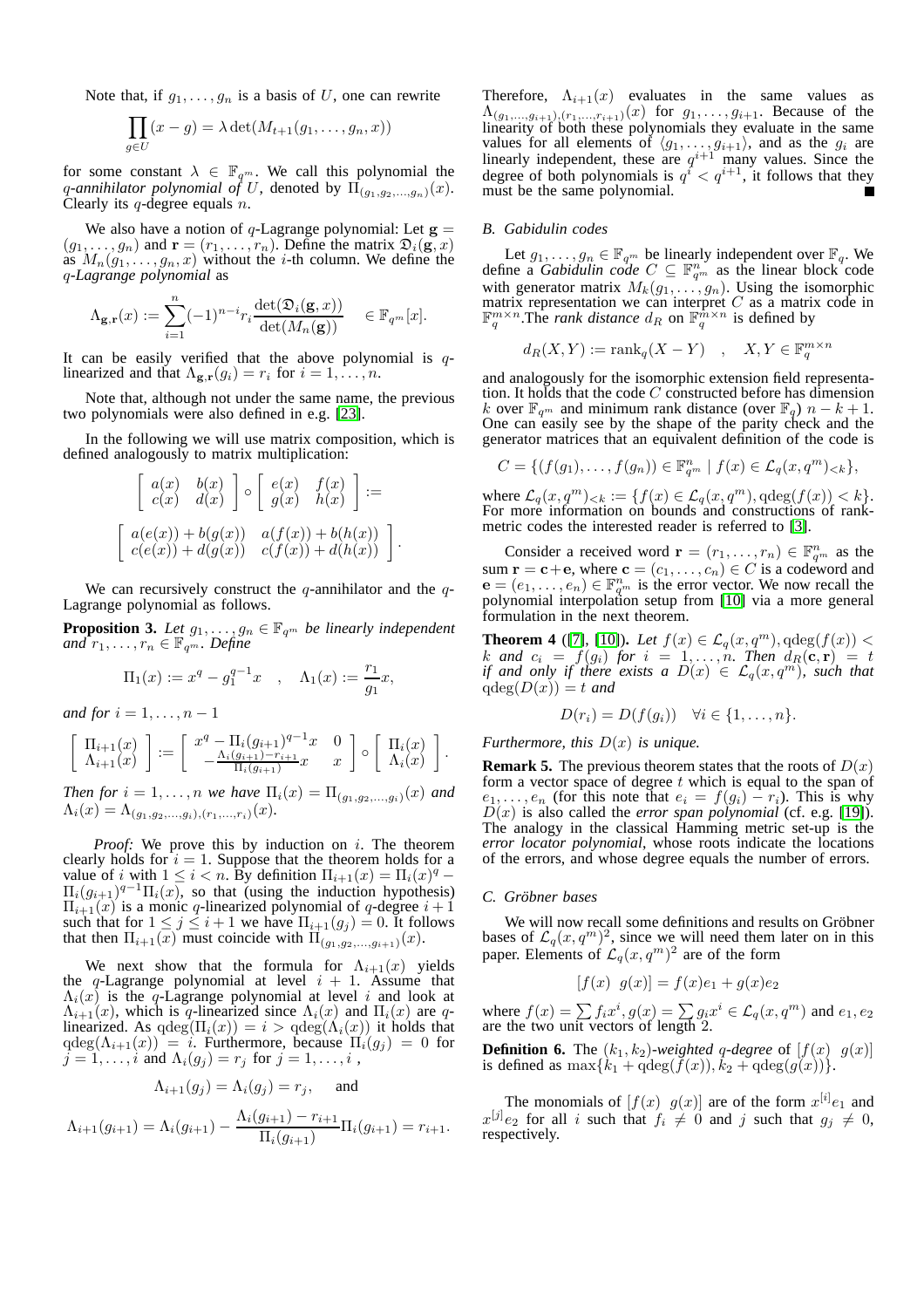**Definition 7.** The *term-over-position (TOP) monomial order* is defined as

$$
x^{[i_1]}e_{j_1} < x^{[i_2]}e_{j_2} \colon \iff i_1 < i_2 \text{ or } [i_1 = i_2 \text{ and } j_1 < j_2].
$$

The  $(k_1, k_2)$ *-weighted TOP monomial order* is defined as

$$
x^{[i_1]}e_{j_1} <_{(k_1,k_2)} x^{[i_2]}e_{j_2} : \iff
$$

 $i_1 + k_{j_1} < i_2 + k_{j_2}$  or  $[i_1 + k_{j_1} = i_2 + k_{j_2}$  and  $j_1 < j_2$ .

We can order all monomials of an element  $V \in \mathcal{L}_q(x, q^m)^2$ in decreasing order with respect to the (weighted or nonweighted) TOP monomial order. Rename them such that  $x^{[i_1]}e_{j_1} > x^{[i_2]}e_{j_2} > \dots$  Then

- 1) the *leading monomial*  $\text{Im}(V) = x^{[i_1]}$  is the greatest monomial of  $V$ .
- 2) the *leading position*  $lpos(V) = j_1$  is the vector coordinate of the leading monomial.

<span id="page-2-1"></span>**Definition 8.** Let  $M \subseteq \mathcal{L}_q(x,q^m)^2$  be a left module. A subset  $B \subset M$  is called a *Gröbner basis* of M if the leading monomials of  $B$  span a left module that contains all leading monomials of M.

In the context of this paper we are only interested in modules with a basis consisting of two vectors, say  $b_1, b_2 \in$  $\mathcal{L}_q(x,q^m)^2$ . It can be easily seen from Definition [8](#page-2-1) that such a basis  $\{b_1, b_2\}$  is a Gröbner basis if and only if  $lpos(b_1) \neq$  $lpos(b<sub>2</sub>)$ . In fact, for this restricted special case such a basis coincides with a *minimal* Gröbner basis (see e.g. [\[6\]](#page-4-24)).

#### <span id="page-2-0"></span>III. ITERATIVE CONSTRUCTION OF THE INTERPOLATION MODULE

For the remainder of the paper let  $g_1, \ldots, g_n \in \mathbb{F}_{q^m}$  be linearly independent over  $\mathbb{F}_q$  and let  $\widetilde{M}_k(g_1, \ldots, g_n)$  be the generator matrix of the Gabidulin code  $\widetilde{C} \subseteq \mathbb{F}_{q^m}^{n}$ . Let  $\mathbf{r} =$  $(r_1,\ldots,r_n) \in \mathbb{F}_{q^m}^n$  be the received word and denote  $\mathbf{g} =$  $(g_1, \ldots, g_n)$ . Furthermore we need the following fact.

<span id="page-2-2"></span>**Lemma 9** ([\[7\]](#page-4-22)). Let  $L(x) \in \mathcal{L}_q(x, q^m)$ , such that  $L(g_i) = 0$ *for all* i*. Then*

$$
\exists H(x) \in \mathcal{L}_q(x, q^m) : L(x) = H(x) \circ \prod_{g \in \langle g_1, \dots, g_n \rangle} (x - g).
$$

In the following we abbreviate the row span of a (polynomial) matrix A by  $rs(A)$ .

**Definition 10.** The *interpolation module*  $\mathfrak{M}(\mathbf{r})$  for **r** is defined as the left submodule of  $\mathcal{L}_q(x, q^m)$ , given by

$$
\mathfrak{M}(\mathbf{r}) := \text{rs} \left[ \begin{array}{cc} \Pi_{\mathbf{g}}(x) & 0 \\ -\Lambda_{\mathbf{g},\mathbf{r}}(x) & x \end{array} \right].
$$

We identify any  $[f(x) \quad g(x)] \in \mathfrak{M}(\mathbf{r})$  with the bivariate linearized q-polynomial  $Q(x, y) = f(x) + g(y)$ . It was shown in our recent paper [\[7\]](#page-4-22) that the name interpolation module is justified for  $\mathfrak{M}(\mathbf{r})$ :

**Theorem 11** ([\[7\]](#page-4-22)).  $\mathfrak{M}(\mathbf{r})$  *consists exactly of all*  $Q(x, y) =$  $f(x) + g(y)$  with  $f(x), g(x) \in \mathcal{L}_q(x, q^m)$ , such that  $Q(g_i, r_i) = 0$  *for*  $i = 1, ..., n$ .

The following statements can also be found in our recent paper [\[7\]](#page-4-22):

**Theorem 12.** *The elements*  $[N(x) - D(x)]$  *of*  $\mathfrak{M}(\mathbf{r})$  *that fulfill*

- 1)  $qdeg(N(x)) \le t + k 1,$ <br>
2)  $qdeg(D(x)) = t,$
- 2)  $qdeg(D(x)) = t$ ,<br>3)  $N(x)$  is symbol
- $\overline{N}(x)$  *is symbolically divisible on the right by*  $D(x)$ *, i.e. there exists*  $f(x) \in \mathcal{L}_q(x, q^m)$  *such that*  $D(f(x)) = N(x),$

*are in one-to-one correspondence with the codewords of rank distance* t *to* r*.*

Therefore, list decoding within rank radius  $t$  is equivalent to finding all elements  $[N(x) - D(x)]$  in  $\mathfrak{M}(r)$  with  $(0, k - 1)$ -weighted q-degree less than or equal to  $t + k - 1$ and  $qdeg(N(x)) \leq qdeg(D(x)) + k - 1$ , such that  $N(x)$ is symbolically divisible on the right by  $D(x)$ . It follows that, to find all closest codewords to a given  $\mathbf{r} \in \mathbb{F}_{q^m}^n$ , we need to find all elements  $[N(x) - \overline{D}(x)] \in \mathfrak{M}(r)^{1}$  of minimal  $(0, k-1)$ -weighted q-degree such that  $q \text{deg}(N(x)) \leq$  $qdeg(D(x)) + k - 1$  and  $\overline{N}(x)$  is symbolically divisible on the right by  $D(x)$ . This minimality requirement leads us to construct a minimal Gröbner basis for  $\mathfrak{M}(\mathbf{r})$ . Note that this is a generalization of the interpolation-based decoding method from [\[10\]](#page-4-8). The difference is that our method can also decode beyond the unique decoding radius.

In contrast to our previous paper [\[7\]](#page-4-22) the algorithm below is iterative in the sense that it adds an extra pair of interpolation points  $(g_i, r_i)$  at the *i*-th step of the algorithm. More specifically, in the  $i$ -th step a minimal Gröbner basis is constructed for the interpolation module corresponding to  $(g_1, \ldots, g_i), (r_1, \ldots, r_i).$ 

<span id="page-2-3"></span>**Theorem 13.** For  $i = 1, \ldots, n$  denote by  $\mathfrak{M}_i$  the interpolation *module for*  $(q_1, \ldots, q_i)$  *and*  $(r_1, \ldots, r_i)$ *. Let* 

$$
\left[\begin{array}{cc} P(x) & -K(x) \\ N(x) & -D(x) \end{array}\right]
$$

*be a basis for*  $\mathfrak{M}_{i-1}$  *and* 

$$
\Delta_i := N(g_i) - D(r_i) \quad , \quad \Gamma_i := P(g_i) - K(r_i).
$$

*If*  $\Gamma_i \neq 0$ *, then the row vectors of* 

$$
\left[\begin{array}{cc} x^q - \Gamma_i^{q-1} x & 0 \\ \Delta_i x & -\Gamma_i x \end{array}\right] \circ \left[\begin{array}{cc} P(x) & -K(x) \\ N(x) & -D(x) \end{array}\right]
$$

*form a basis of*  $\mathfrak{M}_i$ *. If*  $\Delta_i \neq 0$ *, then the row vectors of* 

$$
\left[\begin{array}{cc} \Delta_i x & -\Gamma_i x \\ 0 & x^q - \Delta_i^{q-1} x \end{array}\right] \circ \left[\begin{array}{cc} P(x) & -K(x) \\ N(x) & -D(x) \end{array}\right]
$$

form a basis of  $\mathfrak{M}_i$ .

*Proof:* We first consider the first case and show that both row vectors are in  $\mathfrak{M}_i$ . From the assumptions it follows that  $P(g_i) = K(r_i)$  and that  $N(g_i) = D(r_i)$  for  $1 \leq j \leq i$ . Moreover, the two entries of the first row are given by

$$
(x^{q} - \Gamma_{i}^{q-1}x) \circ P(x) = P(x)^{q} - \Gamma_{i}^{q-1}P(x),
$$
  

$$
(x^{q} - \Gamma_{i}^{q-1}x) \circ K(x) = K(x)^{q} - \Gamma_{i}^{q-1}K(x),
$$

thus  $P(g_j)^q - \Gamma_i^{q-1}P(g_j) - K(r_j)^q + \Gamma_i^{q-1}K(r_j) = 0$  for  $1 \le j \le i$ . For the second row we get

$$
\Delta_i P(g_j) - \Gamma_i N(g_j) - \Delta_i K(r_j) + \Gamma_i D(r_j) =
$$
  

$$
\Delta_i (P(g_j) - K(r_j)) - \Gamma_i (N(g_j) - D(r_j)) = \Delta_i \Gamma_i - \Gamma_i \Delta_i = 0
$$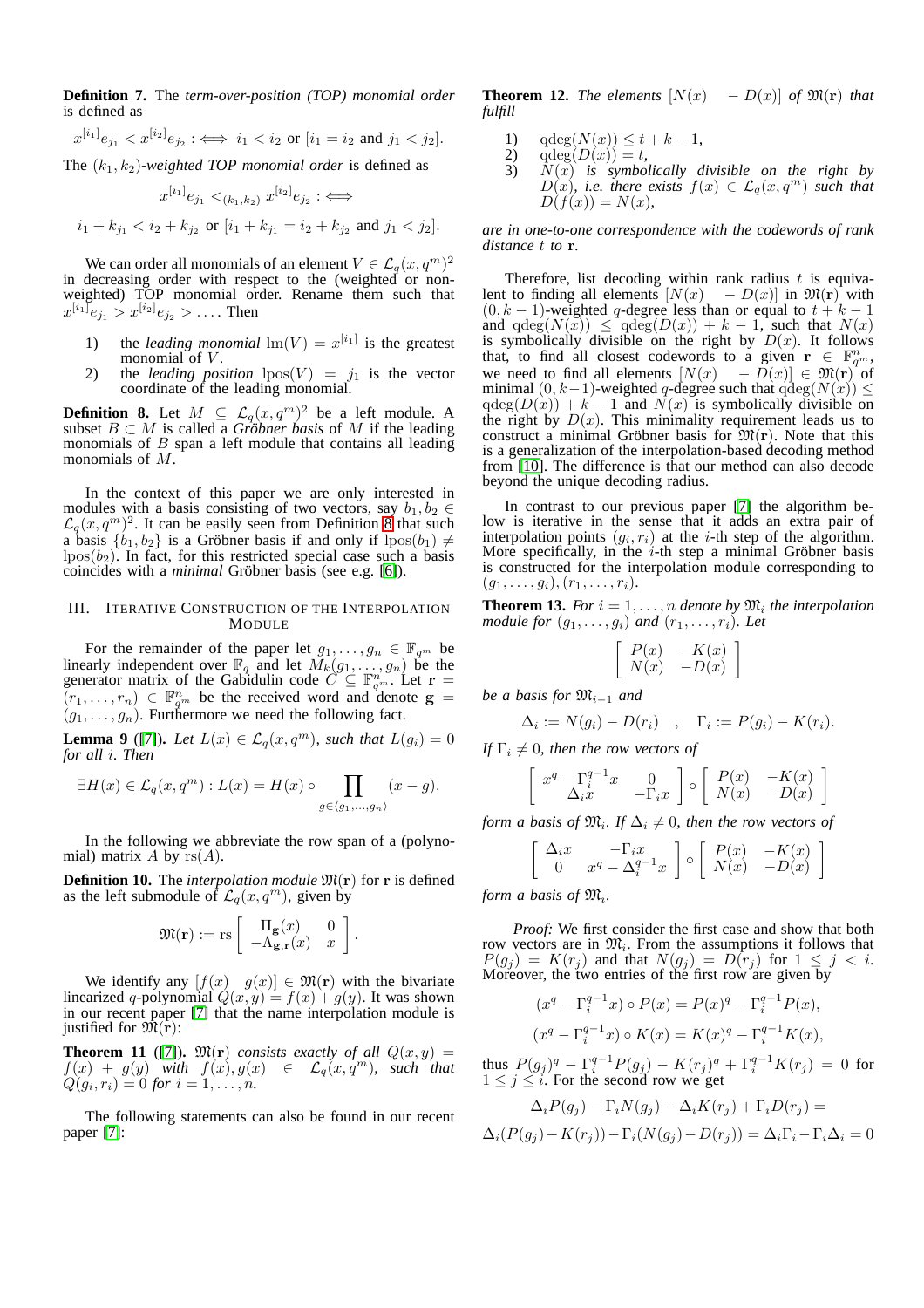for  $1 \leq j \leq i$ . Thus, the two row vectors are elements of  $\mathfrak{M}_i$ .

It remains to show that the two row vectors span the whole interpolation module (and not just a submodule of it). For this, we note that there exist  $\bar{a}(x), \bar{b}(x) \in \mathcal{L}_q(x, q^m)$  such that  $\bar{a}(x) \circ$  $[P(x) - K(x)] + \bar{b}(x) \circ [N(x) - D(x)] = [\Pi_{i-1}(x) \; 0].$  Let  $\overline{b}(x) = -(x^q - \Pi_{i-1}(g_i)^{q-1}x) \circ \overline{b}(\frac{1}{\Gamma_i}x) \in \mathcal{L}_q(x, q^m)$  and let  $a(x) \in \mathcal{L}_q(x,q^m)$  such that  $a(x) \circ (x^q - \Gamma_i^{q-1}x) = (x^q \Pi_{i-1}(g_i)^{q-1}x) \circ \left(\overline{b}(\frac{\Delta_i}{\Gamma_i}x)+\overline{a}(x)\right)$ . Note that  $a(x)$  is welldefined by Lemma<sup> $\circ$ </sup> [9](#page-2-2) since  $\Gamma_i$  is a root of the right side of the previous equation. Denote the first and second row of the new basis by  $b_1$  and  $b_2$ , respectively. Then  $a(x) \circ b_1 + b(x) \circ b_2 =$  $[\Pi_i(x)$  0, i.e.  $[\Pi_i(x)$  0 is in the module spanned by the new basis. Analogously we can construct  $a(x)$ ,  $b(x) \in \mathcal{L}_q(x, q^m)$ such that  $a(x) \circ b_1 + b(x) \circ b_2 = [\Lambda_i(x) - x]$ . Hence, we have shown that the new basis spans the whole interpolation module.

For the second case note that

$$
\operatorname{rs}\left(\begin{bmatrix} \Delta_i x & -\Gamma_i x \\ 0 & x^q - \Delta_i^{q-1} x \end{bmatrix} \circ \begin{bmatrix} P(x) & -K(x) \\ N(x) & -D(x) \end{bmatrix}\right)
$$

$$
= \operatorname{rs}\left(\begin{bmatrix} x^q - \Delta_i^{q-1} x & 0 \\ \Gamma_i x & -\Delta_i x \end{bmatrix} \circ \begin{bmatrix} N(x) & -D(x) \\ P(x) & -K(x) \end{bmatrix}\right),
$$

which corresponds to the first case after exchanging  $P(x)$  with  $N(x)$  and  $K(x)$  with  $D(x)$  (and vice versa).

**Remark 14.** In the notation of Proposition [3,](#page-1-0) applying the previous theorem to  $P(x) = \Pi_{i-1}(x), K(x) = 0, N(x) =$  $\Lambda_{i-1}(x)$  and  $D(x) = -x$ , leads to a computation that is identical up to a constant to the one in Proposition [3](#page-1-0) in which the q-annihilator polynomial and the  $q$ -Lagrange polynomial are iteratively constructed.

## IV. THE ALGORITHM

<span id="page-3-0"></span>Using Theorem [13](#page-2-3) as our main ingredient, we now set out to design an iterative algorithm that computes a minimal Gröbner basis for  $\mathfrak{M}_i$  at each step i. We note that the calculation of the matrices  $B_i$  in our algorithm coincides with the calculations in the interpolations algorithms of [\[5\]](#page-4-0), [\[25\]](#page-4-16). The complete decoding algorithm, stated in Algorithm [1,](#page-3-1) first computes a minimal Gröbner basis for  $\mathfrak{M}_n$  and then uses a parametrization to find all closest codewords to the received word.

**Theorem 15.** *Algorithm [1](#page-3-1) yields a list of all message polynomials such that the corresponding codeword is closest to the received word.*

*Proof:* Denote by  $M_1$  the matrix we multiply by on the left in the first IF statement and by  $M_2$  the one in the ELSE statement of the algorithm. We know from Theorem [13](#page-2-3) that at each step  $B_i$  is a basis for the interpolation module  $\mathfrak{M}_i$ (swap the roles of  $\Gamma_i$  and  $\Delta_i$  where needed). We now show that it is a minimal Gröbner basis with respect to the  $(0, k-1)$ weighted TOP monomial order via induction on *i*. Assume that at step  $i$  the first row has leading position 1 and the second row has leading position 2, i.e.  $qdeg(P_i(x)) > qdeg(K_i(x)) +$  $k-1$  and  $qdeg(N_i(x)) \leq qdeg(D_i(x)) + k - 1$ . Furthermore assume that  $\deg(P_i(x)) \geq \deg(N_i(x))$ . If  $\deg(P_i(x)) \leq$  $qdeg(D_i(x)) + k - 1$  we multiply on the left by  $M_1$ . Hence,

$$
qdeg(P_{i+1}(x)) = qdeg(P_i(x)) + 1,
$$
  

$$
qdeg(K_{i+1}(x)) = qdeg(K_i(x)) + 1,
$$

# <span id="page-3-1"></span>**Algorithm 1** Iterative minimal list decoding of Gabidulin codes.

**Require:** Linearly independent  $g_1, \ldots, g_n \in \mathbb{F}_{q^m}$ , received  $r_1, \ldots, r_n \in \mathbb{F}_{q^m}$ . Initialize **list**:=  $\begin{bmatrix} 1 \\ 1 \end{bmatrix}$ , j := 0,  $B_0$  :=  $\begin{bmatrix} x & 0 \\ 0 & x \end{bmatrix}$  $\begin{bmatrix} x & 0 \\ 0 & x \end{bmatrix}$ . We denote  $B_i := \begin{bmatrix} P_i(x) & -K_i(x) \\ N_i(x) & -D_i(x) \end{bmatrix}$  $N_i(x)$  −  $D_i(x)$  . **for** i from 1 to n **do**  $\Delta_i$  :=  $N_{i-1}(g_i) - D_{i-1}(r_i)$  ,  $\Gamma_i$  :=  $P_{i-1}(g_i)$  - $K_{i-1}(r_i)$ . **if**  $[\text{qdeg}(P_{i-1}(x)) \leq \text{qdeg}(D_{i-1}(x)) + k-1$  **and**  $\Gamma_i \neq 0]$ or  $\overline{\Delta}_i = 0$  **then**  $B_i := \left[ \begin{array}{cc} x^q - \Gamma_i^{q-1} x & 0 \\ \Delta x & -\Gamma_i \end{array} \right]$  $\Delta_i \dot{x} \quad -\Gamma_i x$  $\big]$  ⊙  $B_{i-1}$ **else**  $B_i := \left[ \begin{array}{cc} \Delta_i x & -\Gamma_i x \\ 0 & x^q & \Delta^{q-1} \end{array} \right]$ 0  $x^q - \Delta_i^{q-1}x$  $\big]$  ⊙  $B_{i-1}$ **end if end for** Set  $b_1(x) :=$  first row of  $B_n$ ,  $b_2(x) :=$  second row of  $B_n$ ,  $\ell_1 := \dot{\mathrm{qdeg}}(b_1), \, \ell_2 := \mathrm{qdeg}(b_2).$ **while list**= [ ] **do for all**  $a(x) \in \mathcal{L}_q(x, q^m)$ ,  $qdeg(a(x)) \leq \ell_2 - \ell_1 + j$  **do for all** monic  $c(x) \in \mathcal{L}_q(x, q^m)$ ,  $\deg(b(x)) = j$  **do**  $f(x) := a(x) \circ b_1(x) + c(x) \circ b_2(x)$ **if**  $f^{(1)}(x)$  is symb. (right) divisible by  $f^{(2)}(x)$  **then** add the respective symb. quotient to **list end if end for end for**  $i := i + 1$ **end while return list**

where the latter is less than  $qdeg(P_i(x)) - k + 2 =$  $qdeg(P_{i+1}(x)) - k + 1$  by the assumption. Thus, the leading position of the first row of  $B_{i+1}$  is 1. Moreover,

$$
qdeg(N_{i+1}(x)) \le \max\{qdeg(P_i(x)), qdeg(N_i(x))\}
$$

$$
= qdeg(P_i(x)) \le qdeg(D_i(x)) + k - 1
$$

and, since the assumptions imply that  $qdeg(K_i(x)) <$  $qdeg(D_i(x)),$ 

 $qdeg(D_{i+1}(x)) = \max\{qdeg(K_i(x)), qdeg(D_i(x))\} = qdeg(D_i(x)).$ 

Thus the leading position of the second row is 2. Moreover,  $qdeg(P_{i+1}(x)) \geq qdeg(N_{i+1}(x))$ . Since the assumptions are true for  $B_0$  the statement follows via induction.

Analogously one can prove that multiplication with  $M_2$ yields a basis of  $\mathfrak{M}_i$  with different leading positions in the two rows. Thus, after n steps,  $B_n$  is a minimal Gröbner basis for the interpolation module  $\mathfrak{M}(\mathbf{r})$ . Consequently,  $B_n$  has the socalled Predictable Leading Monomial Property, see [\[6\]](#page-4-24) and [\[1\]](#page-4-25). As a result of this property, the parametrization used for  $a(x)$ and  $c(x)$  in the second part of the algorithm will then yield all closest codewords. For the sake of brevity we omit the details.

**Remark 16.** It can be verified that, due to the linear independence of  $g_1, \ldots, g_k$ , the first k steps of the algorithm coincide up to a constant with the computation in Proposition [3.](#page-1-0) In other words, up to a constant, at step  $k$  the algorithm has computed